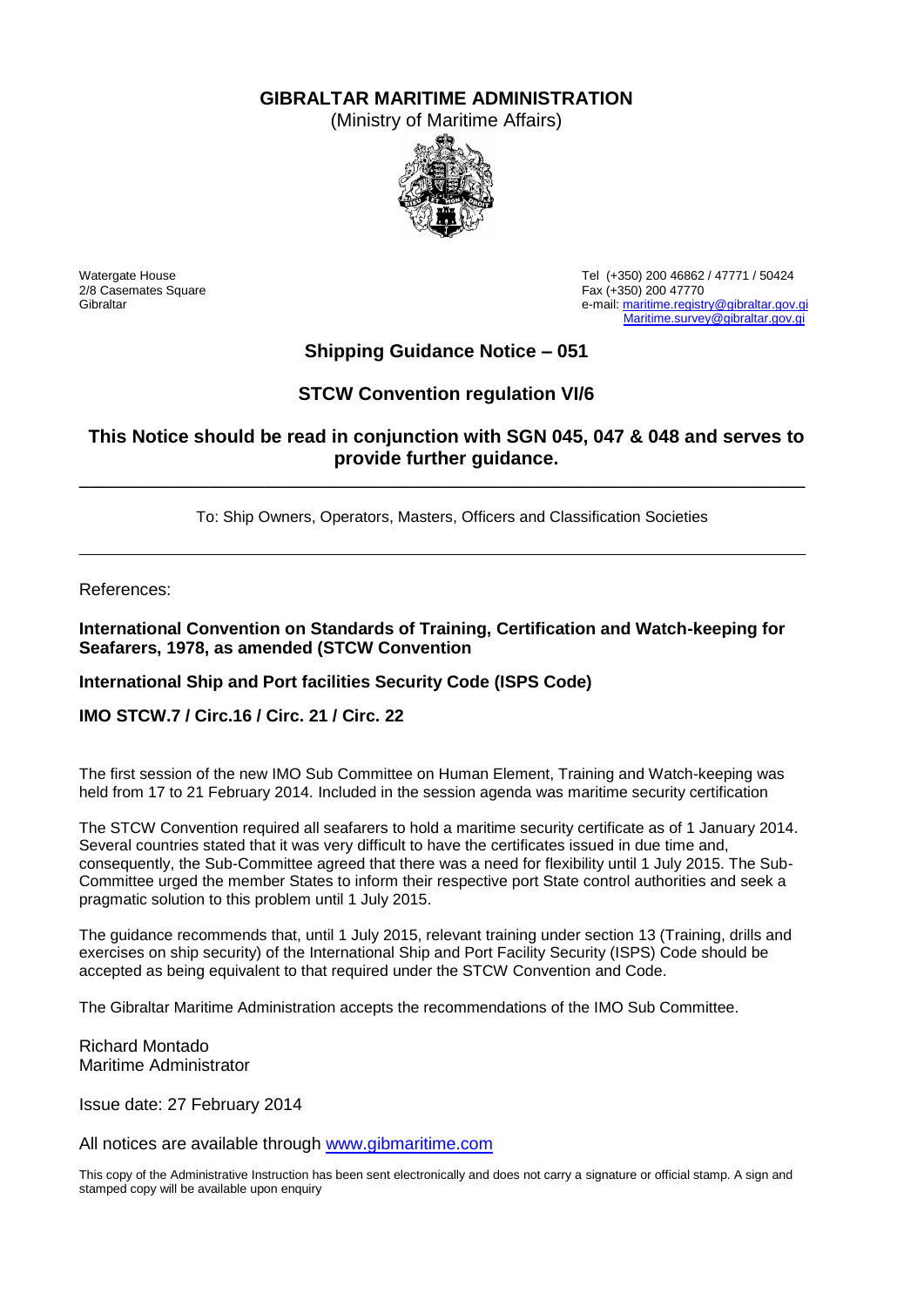### **ANNEX 1**

### IMO 4 ALBERT EMBANKMENT LONDON SE1 7SR Telephone: +44 (0)20 7735 7611 Fax: +44 (0)20 7587 3210

STCW.7/Circ.21

25 February 2014

#### **INTERNATIONAL CONVENTION ON STANDARDS OF TRAINING, CERTIFICATION AND WATCHKEEPING FOR SEAFARERS (STCW), 1978, AS AMENDED**

**Advice for port State control officers, recognized organizations and recognized security organizations on action to be taken in cases where seafarers do not carry certification required in accordance with regulation VI/6 of the STCW Convention and section A-VI/6, paragraphs 4 and 6 of the STCW Code after 1 January 2014** 

1 The Sub-Committee on Human Element, Training and Watchkeeping, at its first session (17 to 21 February 2014), reviewed progress with the implementation of certification requirements related to security-awareness training and training for seafarers with designated security duties, in accordance with regulation VI/6 of the STCW Convention and section A-VI/6, paragraphs 4 and 6 of the STCW Code by Parties.

2 The Sub-Committee noted that the transitional provision under section A-VI/6, for those seafarers who commenced an approved seagoing service prior to 1 January 2012 ended on 1 January 2014.

3 The Sub-Committee was concerned that, after the end of the transitional period on 1 January 2014, there may be practical difficulties for seafarers to obtain necessary security certification required in accordance with regulation VI/6 of the STCW Convention and section A-VI/6, paragraphs 4 and 6 of the STCW Code.

4 The Sub-Committee was particularly concerned about the fact that large numbers of seafarers were reportedly unable to have access to approved training courses or unable to be issued certification of security related training in accordance with regulation VI/6 and section A-VI/6, paragraphs 4 and 6.

5 The Sub-Committee further noted the current difficulties faced by the shipping community in implementing the amended provisions of regulation VI/6 of the STCW Convention.

6 The Sub-Committee therefore urged all concerned, in particular STCW Parties and Administrations, to do their utmost to ensure that certificates on security awareness training and training for seafarers with designated security duties are issued, in accordance with the requirements of regulation VI/6 and section A-VI/6, as soon as possible.

7 The Sub-Committee recognized that seafarers on board ships may not yet hold certification in security awareness training or training on designated security duties, required by regulation VI/6 and section A-VI/6, paragraphs 4 and 6, and agreed that until 1 July 2015, in cases where a seafarer does not hold certification in security awareness training or STCW.7/Circ.21 Page 2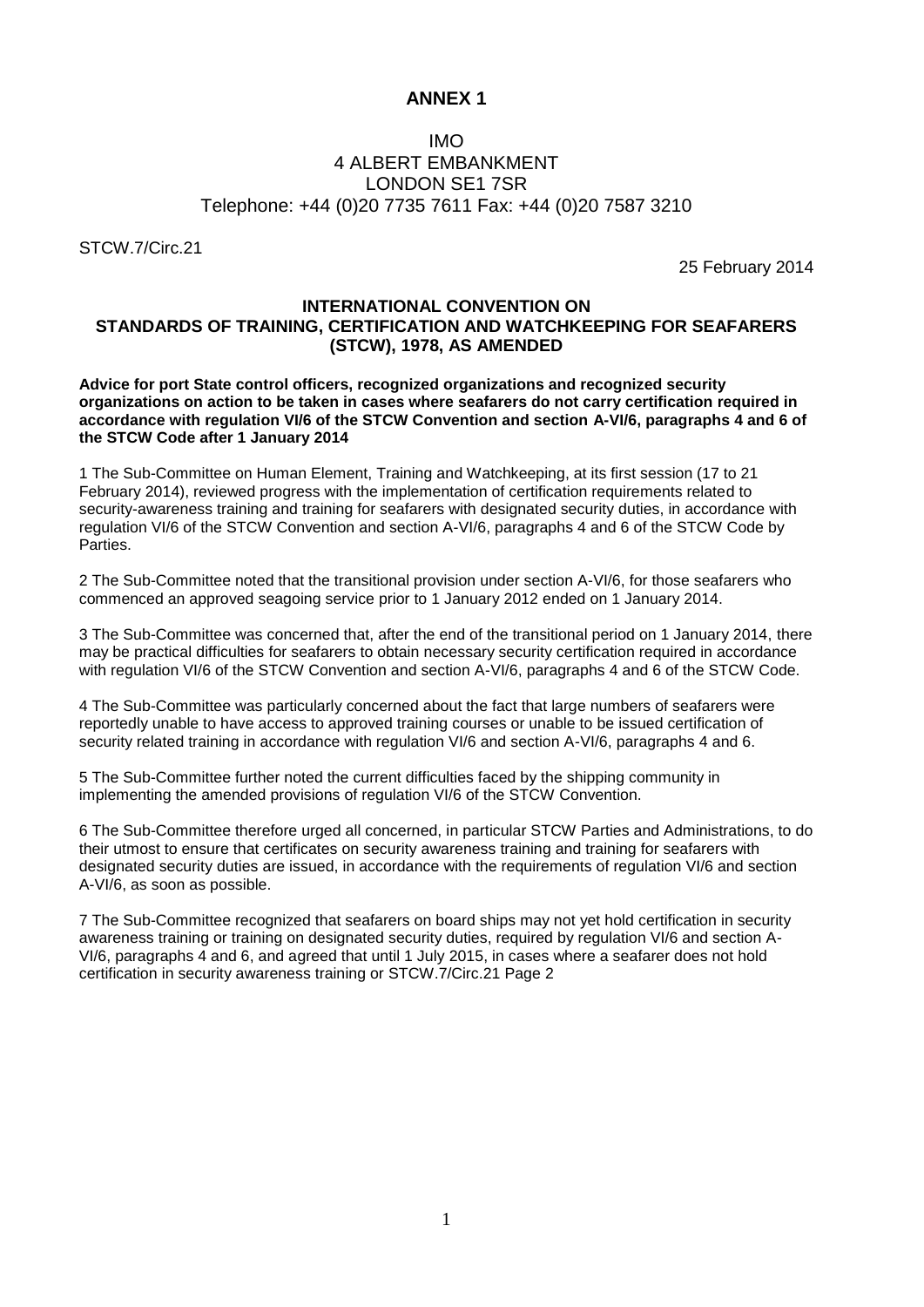training on designated security duties, in accordance with regulation VI/6 of the STCW Convention and section A-VI/6, paragraphs 4 and 6 of the STCW Code, it would be sufficient to accept compliance with section 13 of the International Ship and Port Facility Security (ISPS) Code.

8 The Sub-Committee urged port State control authorities to take the above factors into consideration when exercising control procedures in article X and regulation  $1/4$  of the STCW Convention.

9 In this context, the Sub-Committee recommended that Administrations should inform their port State control authorities that, until 1 July 2015, even if a seafarer's certification with regard to the security awareness training or training for seafarers with designated security duties in regulation VI/6 of the STCW Convention, as amended, and section A-VI/6, paragraphs 4 and 6 of the STCW Code, is not in accordance with the STCW Convention, as amended, it would be sufficient to accept compliance with section 13 of the International Ship and Port Facility Security (ISPS) Code.

10 The Sub-Committee further recommended that Administrations should also inform recognized organizations and recognized security organizations issuing ISM Code and ISPS Code certification under International Convention of Safety of Life at Sea, 1974 (SOLAS), as amended, that, until 1 July 2015, if a seafarer's certification is not in accordance with regulation VI/6 of the STCW Convention, as amended, and section A-VI/6, paragraphs 4 and 6 of the STCW Code, it would be sufficient to accept compliance with section 13 of the International Ship and Port Facility Security (ISPS) Code.

11 Member Governments are invited to be guided accordingly and to bring the contents of this circular to the attention of all concerned, especially port State control officers and recognized organizations and recognized security organizations.